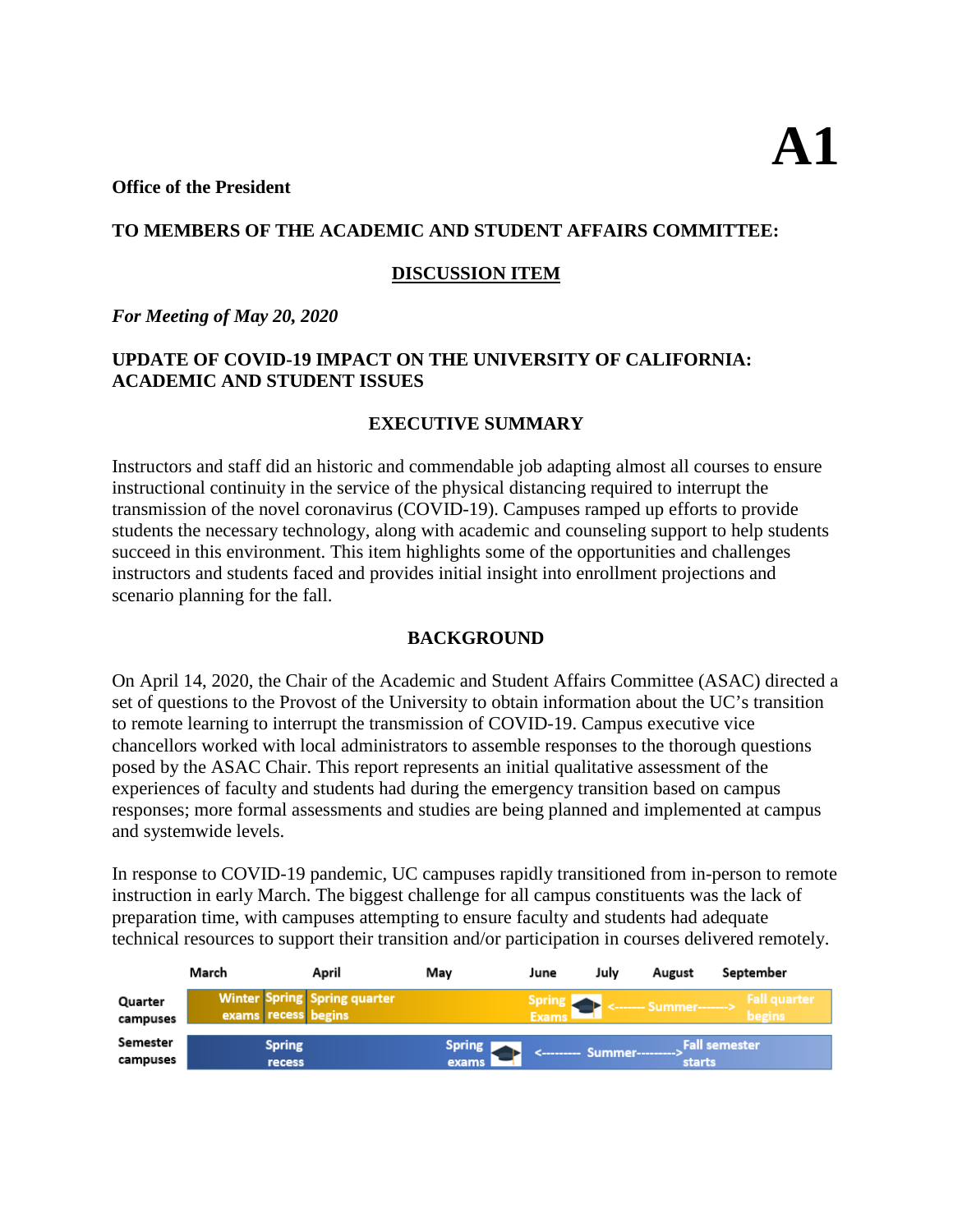For those on the quarter system, campuses were near the end of the winter quarter, with final assessments and exams to administer. Soon after, these campuses needed to launch the spring quarter, with the curriculum redesigned to support remote instruction and an uncertainty of how many students might return for the winter break. UC campuses on the semester system had almost two months of in-class experience when they converted ongoing courses to remote instruction. These campuses had to make decisions about commencement and summer instruction earlier than campuses on the quarter system.

In support of this work, leadership at the UC Office of the President (UCOP) hosted frequent meetings with campus chancellors and provosts, along with other critical campus leaders (e.g., undergraduate and graduate deans, student affairs vice chancellors) to address immediate questions, share best practices, and identify issues needing a systemwide response (e.g., ensuring campus accreditation for remote instruction). Campus administrative and Academic Senate leaders partnered to determine how to best address local issues, including necessary revision of policies (e.g., grading practices). Using collaboration in lieu of command, these efforts produced remarkably coordinated and consistent approaches.

## **FACULTY TRANSITION TO REMOTE INSTRUCTION**

UC instructors were able to transition almost all courses to remote instruction, rapidly adapting syllabi, course content, and instructional plans. This feat was particularly significant considering the limited online experience of many instructors and the number of necessary tools needed to capture and deliver course content. Faculty, lecturers, and graduate student instructors needed to develop a baseline proficiency with delivering course content outside of a physical classroom, and the campus community rallied to support this transition. Many faculty employing advanced digital and instructional technologies found that they could not easily or effectively transition their approaches and activities to remote status.

### **Transition Support for Remote Instruction**

Campus teaching and learning centers, instructional technology support services, and instructors familiar in providing online instruction increased their efforts to help instructors quickly convert classes to remote delivery. While not staffed or prepared to assist in the campuswide implementation of remote instruction, these instructional support teams consolidated relevant content into websites encouraging colleagues to keep teaching and provided numerous training sessions and individual consultations. As one example, UC Santa Barbara reported that 420 instructors and TAs participated in videoconferencing workshops between finals week and spring break, and there were more than 170 individual consultations by the third week of the spring quarter.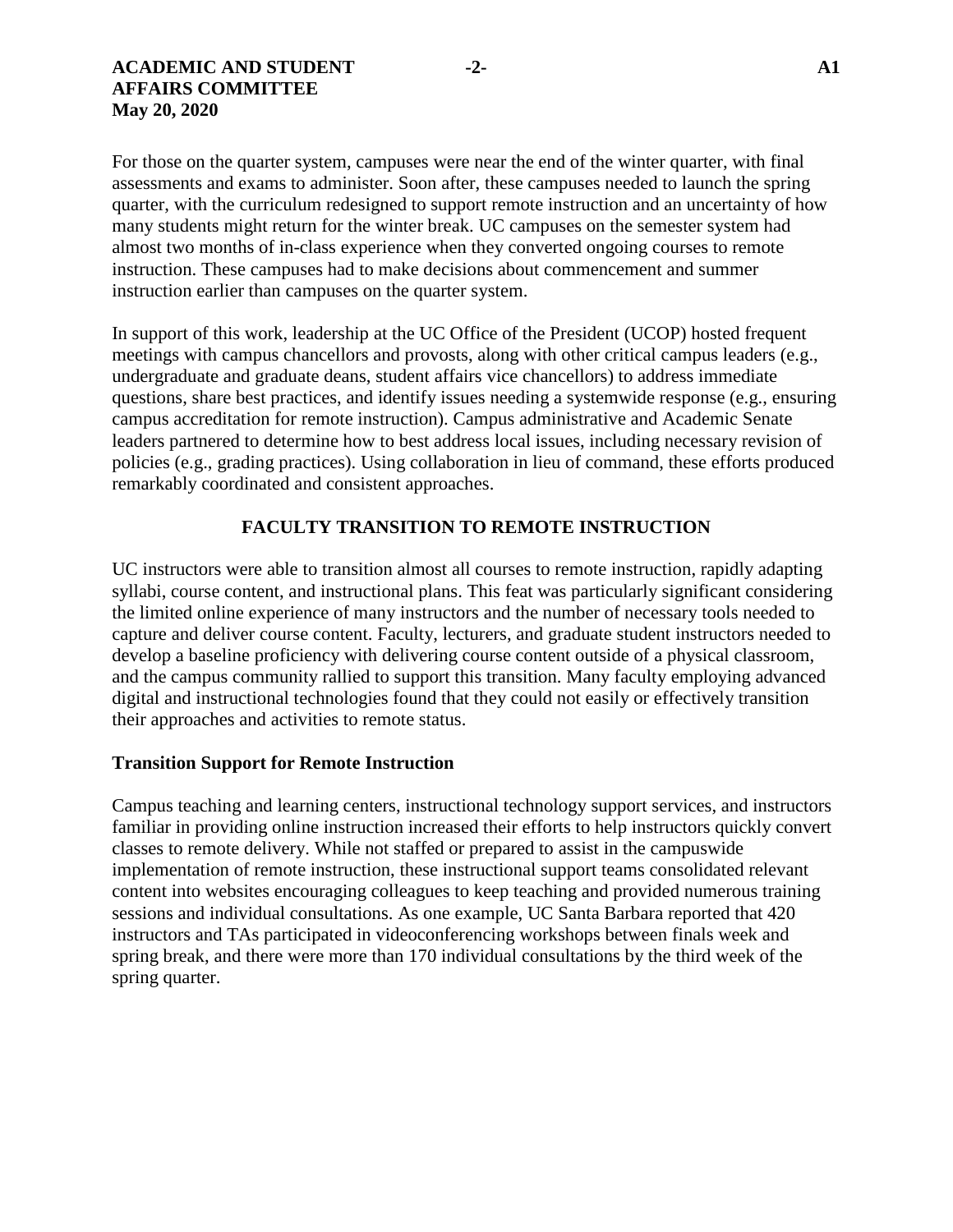Instructors needed to decide not only what content to cover, but also whether it should be provide synchronously (i.e., live or in real time) or asynchronously (i.e., recorded or accessible at any time). While synchronous remote instruction provided ways to maintain key components of

**UC campus resources for remote instruction** UCB: Instructional Resilience [\(https://teaching.berkeley.edu/instructional-resilience-resources\)](https://teaching.berkeley.edu/instructional-resilience-resources) UCD: Keep Teaching [\(https://keepteaching.ucdavis.edu/\)](https://keepteaching.ucdavis.edu/) UCI: Teach Anywhere [\(https://sites.uci.edu/teachanywhere/\)](https://sites.uci.edu/teachanywhere/) UCLA: Academic Continuity [\(https://www.adminvc.ucla.edu/covid-19/academic-continuity\)](https://www.adminvc.ucla.edu/covid-19/academic-continuity) UCM: Educational Continuity [\(https://it.ucmerced.edu/EdContinuity\)](https://it.ucmerced.edu/EdContinuity) UCR: Keep Teaching [\(https://keepteaching.ucr.edu/\)](https://keepteaching.ucr.edu/) UCSD: Educational Continuity Tools and Resources [\(https://edtech.ucsd.edu/education](https://edtech.ucsd.edu/education-continuity-tools-and-resources/)[continuity-tools-and-resources/\)](https://edtech.ucsd.edu/education-continuity-tools-and-resources/) UCSF: Teaching and Learning Continuity [\(https://www.library.ucsf.edu/ask-an-expert/learning](https://www.library.ucsf.edu/ask-an-expert/learning-tech-group/teaching-and-learning-continuity/)[tech-group/teaching-and-learning-continuity/\)](https://www.library.ucsf.edu/ask-an-expert/learning-tech-group/teaching-and-learning-continuity/) UCSB: Instructional Continuity [\(https://keepteaching.id.ucsb.edu/\)](https://keepteaching.id.ucsb.edu/) UCSC: Keep Teaching [\(https://keepteaching.ucsc.edu/\)](https://keepteaching.ucsc.edu/)

in-person classes (e.g., structured schedule, immediate and dynamic interaction between faculty and students), it was difficult for some students who now sheltered at home lacked a quiet study space, had poor internet connections, or lived in different time zones.

With shelter-in-place orders, many instructors also found themselves with young children to home school, financial uncertainty, and the responsibility to deliver instruction and assessment in an environment that is far from ideal. Access to technology varied, with some faculty selfpurchasing additional equipment, like microphones, cameras, and lighting to improve course delivery. Ironically, some campuses reported that many of the most sophisticated instructional delivery technologies—ones that required special facilities and classrooms equipped to analyze data and multi-media presentations that instructors could integrate into lectures—could not be accessed with shelter-in-place orders and were therefore not leveraged for remote instruction.

After herculean efforts, UC campuses reported that most courses could be offered remotely.

### Challenges with laboratory, field study, and performance arts courses

Laboratory, field study (especially in remote sites), and performance art courses were the most difficult to adapt and a greater proportion of these classes were cancelled. Instructors did their best to provide analogous experiences, such as creating virtual labs. UC Berkeley explained that the virtual labs worked adequately because, as a semester campus, its students had already done a great deal of lab or studio work before the shutdown. However, some UC Merced faculty were concerned that remote instruction would not give students the hands-on lab skills needed in future courses, and UC Santa Barbara cancelled introductory biology and chemistry labs for that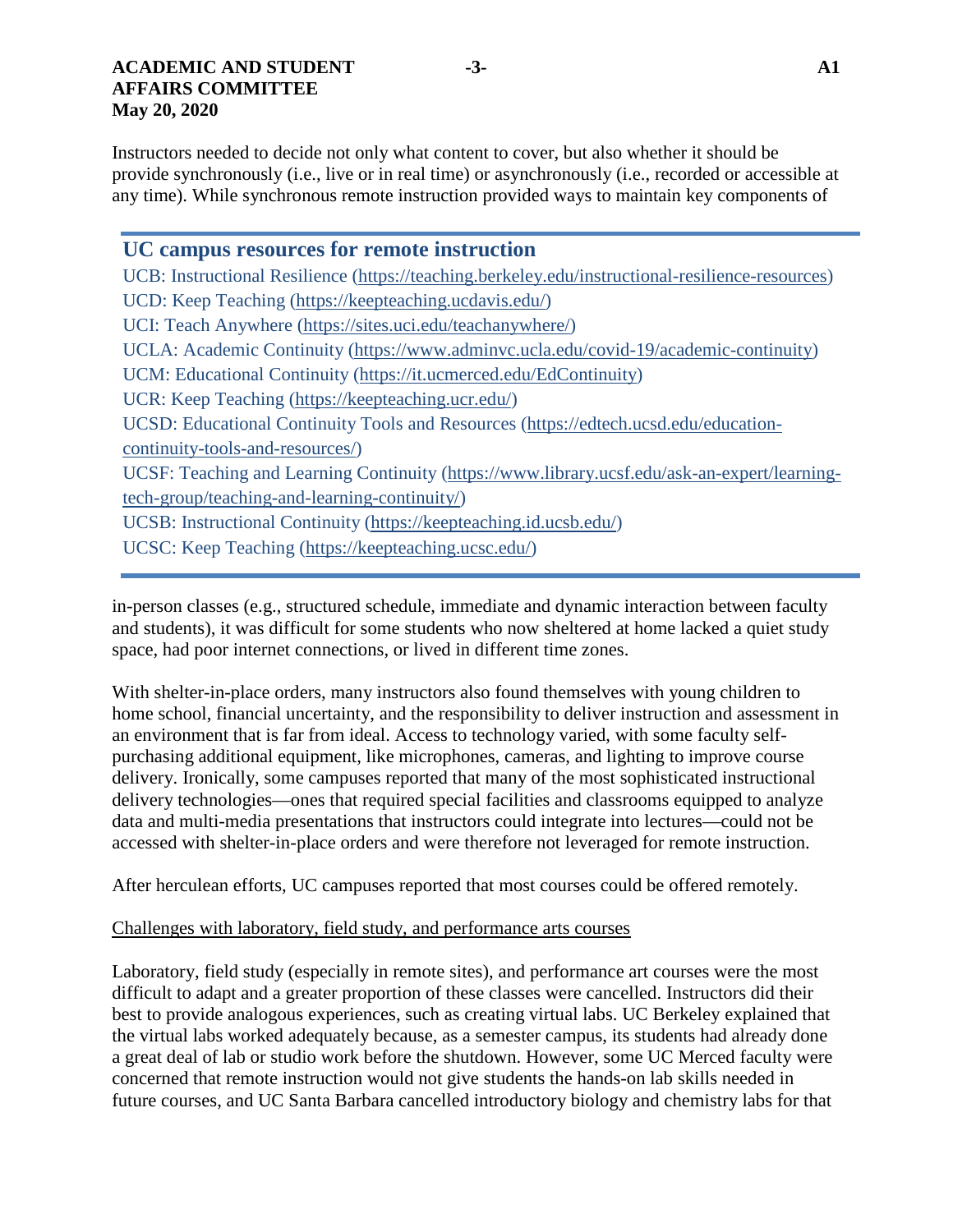#### **ACADEMIC AND STUDENT -4- A1 AFFAIRS COMMITTEE May 20, 2020**

reason. UC Merced is considering developing a one-week boot camp lab class to give its students more hands-on experience working with glassware and instrumentation, which is needed in upper division lab classes. UC Davis (UCD) labs have creatively presented video of laboratory experiment results to students so that they can on their own run calculations, and the UCD College of Biological Sciences has consolidated all upper division capstone lab courses into one mega-course focused on COVID-19. Field study in all Natural Reserve System sites at all campuses have been cancelled.

Schools of Medicine were hit particularly hard, now needing to either rethink the timing of curriculum so that lab-based classes, along with hands-on research instruction and clinical rotations will be available when they are back in-person.

Music and arts programs were challenged in reproducing studio and performance courses. Art, dance, acting, design and costume, and music classes are laboratories in which students conduct original research in the arts. In many ways, music and arts programs have faced greater challenges than science labs. Because studio courses are free-standing where science labs usually have accompanying lectures that convey additional content. UCLA scheduled trips for art students to pick up materials. Music programs have found ways to continue instruction and ensemble practice. The campus purchased a number of document cameras to help with lab demonstration. Faculty have generated creative ideas for courses, but no one is satisfied with the substitutes.

### Challenges with assessment and flexibility in grading

Campuses raised concerns about appropriate assessment strategies, online proctoring tools, and student integrity and privacy. Quarter campuses had to immediately determine how to assess winter quarter performance and administer exams in a remote environment, with some campuses noting greater incidents of academic dishonesty and cheating on exams.

UC Riverside's learning management system tool proved inadequate to administer tests and quizzes, and the campus is now developing its own proctoring solution. Other campuses had varied experiences with other proctoring tools. Many of these tools have monitor and lockdown features that require the use of a webcam and prevent students from navigating other websites or programs during exams. Some campuses expressed concerns about violating student privacy, particularly the requirement of operating video cameras in a student's home. Some students lacked the right technology and did not have sufficiently stable internet connections for these programs to work consistently, requiring instructors to provide equivalent exams in a different format. These tools also created new challenges on how to adapt for accessibility and accommodations.

As a result, a number of campuses have set up working groups to provide guidance on online proctoring, with some recommending emphasis of the honor code to students and instructors and others revisiting the approach to assessment. With more time, campuses are trying to help instructors design assessments that gauge a student's understanding of material that could be open-book or collaborative work. This shift could also lead to the development of well-designed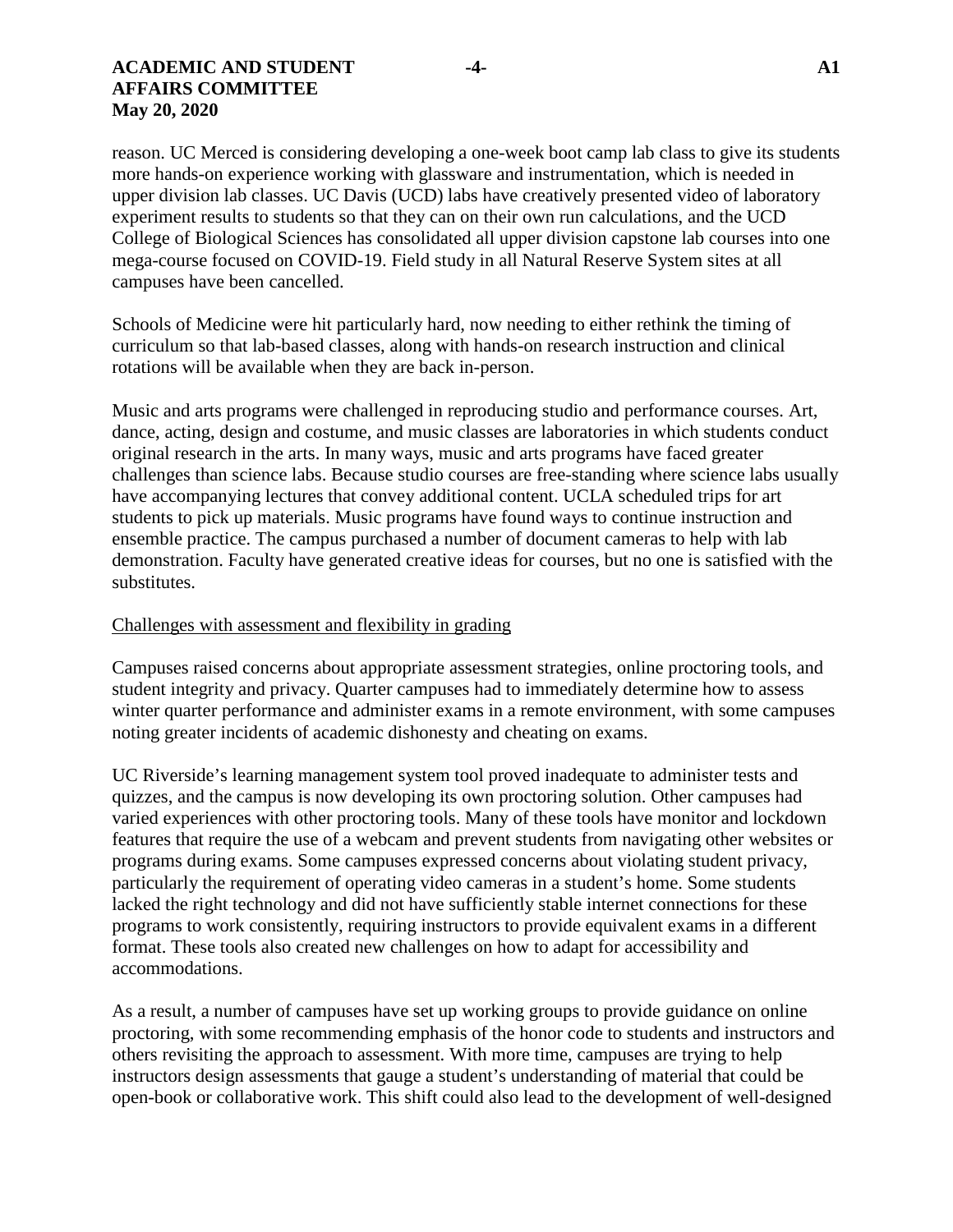#### **ACADEMIC AND STUDENT -5- A1 AFFAIRS COMMITTEE May 20, 2020**

assessments that can't be passed by "googling" answers.

With all of these challenges, campus divisions of the Academic Senate revisited their grading policies to provide more flexibility during this COVID-19 period, either making pass/not pass grading a default, extending the deadline to change to pass/not pass, or suspending the limit on the number of pass/not pass courses.

## **STUDENT TRANSITIONS TO REMOTE LEARNING**

As UC campuses transitioned to remote instruction, UC students had to decide where to live, how to adapt to learning in a new environment, and how to stay connected with instructors, classmates, and friends. Below is a description of some of the steps taken and the initial student assessments from campus faculty, advisors, and other staff. UCOP is currently administering the spring 2020 UC Undergraduate Experience Survey (UCUES) that will provide direct feedback from undergraduates about their experience during the COVID-19 pandemic and impressions of remote instruction.

#### Should I stay or should I go?

Relatively quickly, UC students had to choose whether they would remain on campus or return home. Some students stayed in residence halls or near campus, because it would be easier to focus on studies or it was either difficult to go home or better not to go home. While these decisions supported educational continuity and access to technology, some of these students felt isolated as campuses quickly emptied and they were not at home.

Students who went home may have had more company, but also might have had greater distractions at home, inadequate study spaces, and competition for internet access with many people in the same household needing to be online at the same time.

### Technology support for remote instruction

UC campuses attempted to assess and meet the technology needs of students by providing laptops and internet hotspots. Campuses used a range of outreach efforts—communications with deans and department chairs, student service and advising units, and prompts on campus learning management systems—to identify students who needed technology support.

Campuses quickly expanded loaner laptop programs and provided financial support to ensure students could get the necessary equipment to support their remote instruction. For example, UC Merced's Loaner Laptop Program, which started with Local Control Funding Formula (LCFF) funding in 2018, was able to expand quickly thanks to campus partners who loaned devices not currently used by their units for undergraduate students to use.

While valiant efforts were made to address these technological challenges, some students were not able to access adequate equipment. There is concern that remote instruction may amplify inequality in higher education, where students with access to fewer resources may have coped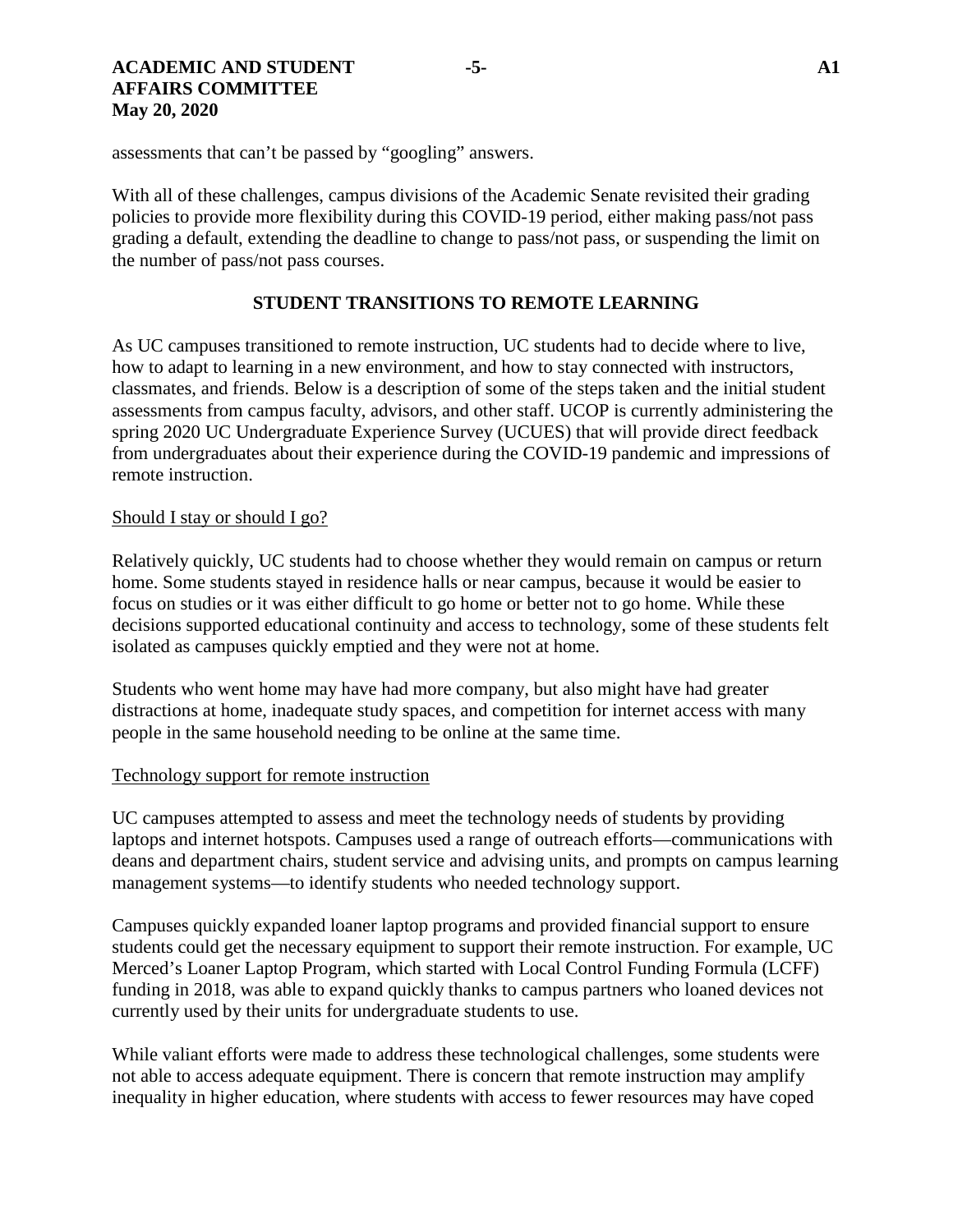with poor bandwidth and obsolete or inappropriate devices (e.g., only a mobile phone) and had a worse educational experience than peers with better access to these resources. It also appears that the learning environments of working class and poor students was less free of distraction or the presence of others.

#### Transitioning to remote instruction and academic advising issues

At this point in the term, most quarter campuses expect their spring enrollments will be relatively flat. During this shelter-in-place period, students who enrolled in the winter quarter chose to reenroll in the spring quarter knowing instruction would be delivered remotely. In addition, some of these campuses are seeing higher student full-time enrollment (FTE) at present, with students enrolling in more courses and/or taking more units. Anecdotally, some believe students with limited extracurricular activities, social life, and work may be taking additional courses, while others think greater flexibility with the pass/not pass deadline might be a factor.

Campuses recognize the challenge to capture in-person engagement via remote instruction and have seen a range of adaptability by students to remote instruction. These differences could be due to any combination of living arrangements, access to quiet space, availability of adequate computer equipment and internet, financial security and basic needs, family concerns, mental health status, or disability status.

Academic advising has carried on virtually. In addition to academic advising topics one would expect in the spring term (e.g., degree checks, switching majors, graduation eligibility), time management is becoming a major topic and students are struggling with motivation and procrastination. Some students have expressed challenges managing the variation in class delivery methods, with too much variety from teacher to teacher (e.g., scheduled virtual meetings, video lectures, online materials), along with an overabundance of emails and virtual meeting fatigue. Some students indicated that the remote environment has made finding study partners or group lab projects more difficult. Some students living overseas have experienced difficulty trying to navigate synchronous courses at 2 a.m.

Along with campus "keep teaching" websites, UC campuses created "keep learning" websites and messages directed to students to help with their transition to a remote learning environment.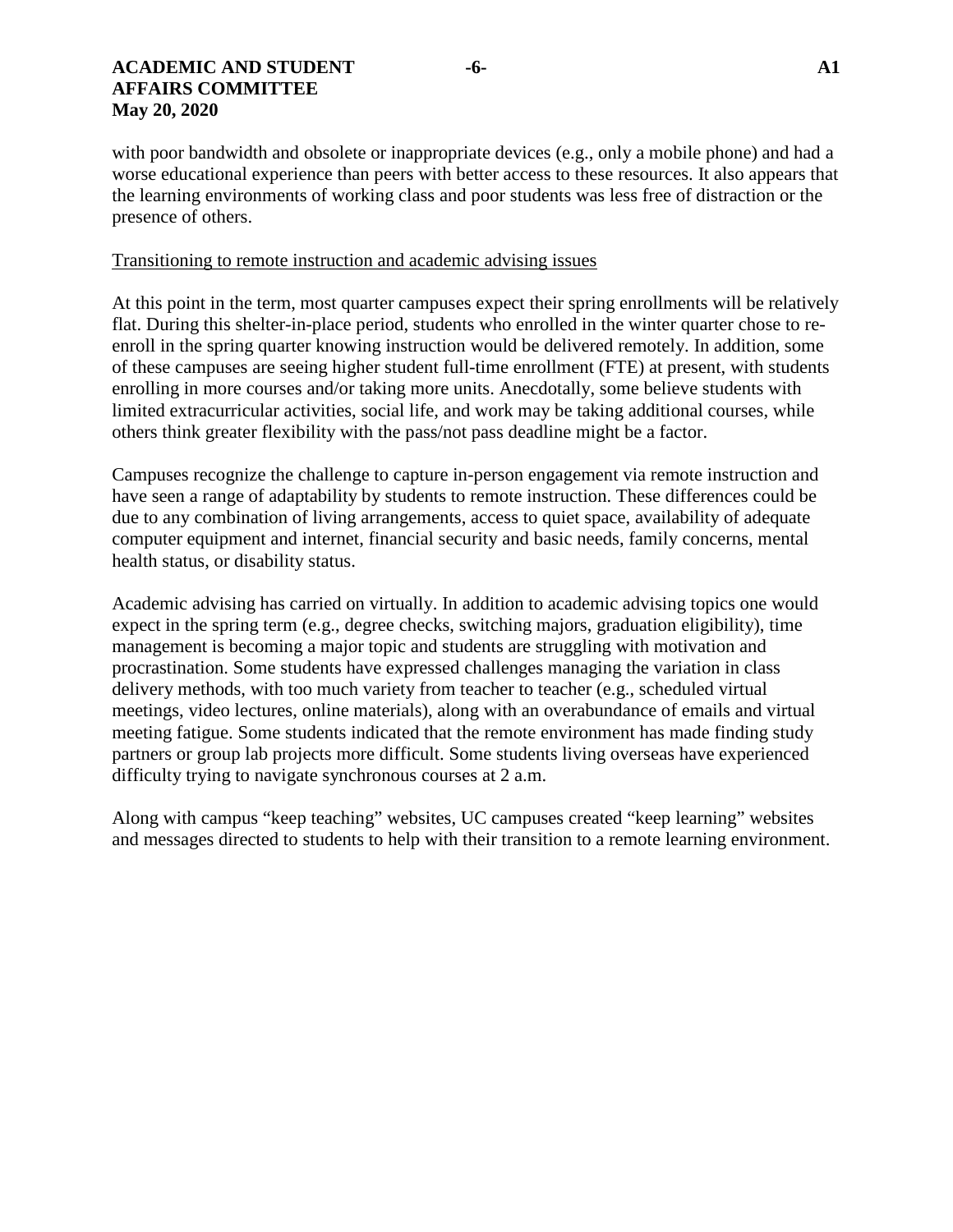## **UC campus resources for remote learning**

UCB: Remote Instruction Support [\(https://sa.berkeley.edu/covid19/messages/2020/03/30/supporting-you-during-remote-instruction\)](https://sa.berkeley.edu/covid19/messages/2020/03/30/supporting-you-during-remote-instruction) UCD: Keep Learning [\(https://keepteaching.ucdavis.edu/student-resources\)](https://keepteaching.ucdavis.edu/student-resources) UCI: Learn Anywhere [\(https://sites.uci.edu/learnanywhere/\)](https://sites.uci.edu/learnanywhere/) UCLA: Student Resources for Remote Learning [\(https://www.teaching.ucla.edu/resources/student-remote-learning\)](https://www.teaching.ucla.edu/resources/student-remote-learning) UCM: Educational Continuity for Learning [\(https://it.ucmerced.edu/EdContinuity\\_Students\)](https://it.ucmerced.edu/EdContinuity_Students) UCR: Keep Learning [\(https://keeplearning.ucr.edu/\)](https://keeplearning.ucr.edu/) UCSD: Learning Remotely [\(https://digitallearning.ucsd.edu/learners/learning](https://digitallearning.ucsd.edu/learners/learning-remotely/index.html)[remotely/index.html\)](https://digitallearning.ucsd.edu/learners/learning-remotely/index.html) UCSF: Teaching and Learning Continuity [\(https://www.library.ucsf.edu/ask-an-expert/learning](https://www.library.ucsf.edu/ask-an-expert/learning-tech-group/teaching-and-learning-continuity/)[tech-group/teaching-and-learning-continuity/\)](https://www.library.ucsf.edu/ask-an-expert/learning-tech-group/teaching-and-learning-continuity/) UCSB: Keep Learning [\(https://keeplearning.id.ucsb.edu/\)](https://keeplearning.id.ucsb.edu/) UCSC: Keep Learning [\(https://keeplearning.ucsc.edu/\)](https://keeplearning.ucsc.edu/)

# Student engagement and mental health

Student affairs services are providing remote support to help students manage this new environment. UC Santa Barbara is providing weekly updates on student service and engagement activities that will be available online, with yoga, meditation, programming for identity groups, and fitness classes being more popular. UC San Diego has created virtual programming, as well as a new weekly podcast ("Tritons, Tools, and Tidbits"), to focus on learning, engagement, and student success strategies.

Despite these kind of efforts, student organizations are struggling to maintain "normalcy," and campuses are concerned about how to maintain student engagement and community. Many fraternities and sororities have shut down or have fewer members in residence, so they are shifting to virtual meetings and activities to stay connected. Other student organizations are trying to hold regular meetings and check-ins, but grappling with the reality that many of their campus events have been cancelled. At UCLA, student groups are working hard to keep connections going by creating virtual celebrations of spring milestones and the online social media hashtag "#BruinFridays" when all are encouraged to wear UCLA-themed clothing during virtual meetings and posts on social media.

COVID-19 has affected student wellness and connectedness. Some students are lonely, grieving the lost relationships and social support from peers. Many students are concerned about the financial impact of COVID-19, with some family members losing or potentially losing jobs. Students are concerned about the pandemic's impact on their ability to continue school or address basic needs. Some express concerns that they or a loved one could be infected. For seniors, the loss or postponement of commencement ceremonies and fear of not being able to get a job after graduation are major areas of concern.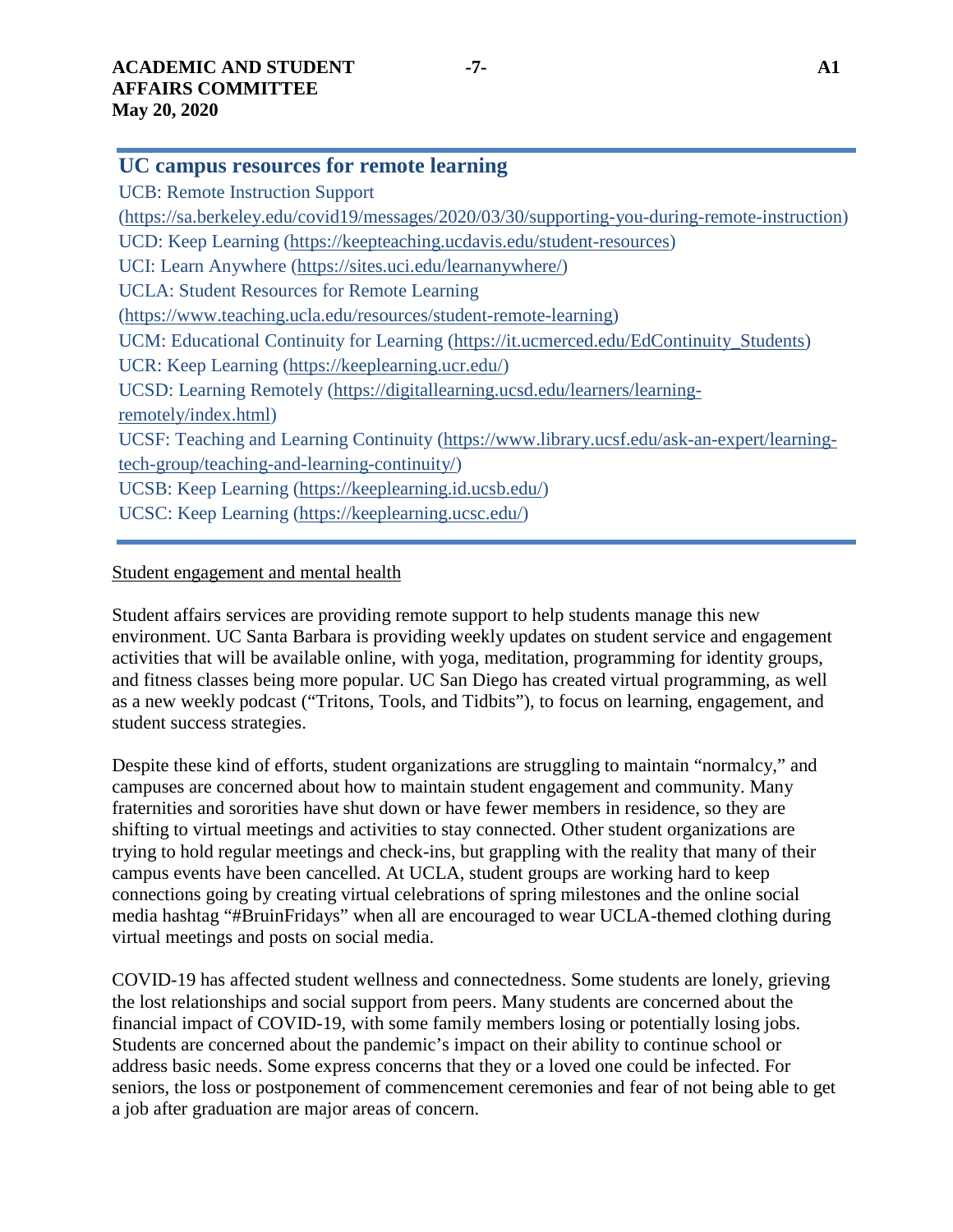Campus counseling, mental health and support services have transitioned on-line, with some additional challenges when students living back at home may have less privacy to discuss sensitive or confidential matters. Quite a few departments, student groups, campus organizations and peer advisors are also hosting social support talking circles, webinars and panels to provide students with resources and further opportunities to socialize remotely and connect with others.

## **PLANNING FOR SUMMER AND FALL INSTRUCTION**

UC campuses recently decided to provide summer instruction remotely with the expectation that COVID-19 restrictions will likely continue. Initial information shows strong summer enrollment among UC students at most campuses. However, there has been a decline in enrollment of non-UC students, many from other countries, whose revenues support summer session for UC students.

UC campuses are actively involved in scenario planning for the fall, with options ranging from returning to on-campus instruction, continuing remote instruction, or a hybrid of in-person and remote instruction. It is unclear how this uncertainty may affect student decisions about enrolling in the fall.

UC campuses have provided admissions offers to potential new freshman, transfer, and graduate students, but, it is difficult to predict yield (i.e., how many students will accept the admissions offer as well as enroll in the fall) so soon after the May 1<sup>st</sup> deadline for freshman statement of intent to register (SIR). Because campuses are unable to host in-person events or campus visits, they are relying on virtual yield events. In addition, domestic nonresidents may choose to stay closer to home, and international students may be hesitant to attend UC given recent federal government rulings on immigration and visas. Even if SIR figures are close to normal, students rescinding their SIR, also known as "summer melt," could be higher than in prior years.

For continuing students, their success and satisfaction during this remote instruction period may influence decisions to enroll in the fall. UC campuses are closely monitoring factors like course withdrawals, which affect retention, and may know more when students can register for fall courses in mid-May. The spring 2020 UCUES includes a question asking whether undergraduates plan to enroll at their UC campus in fall 2020. The survey was launched in mid-April to early May with initial results available by mid-June.

#### **CONCLUSION**

UC campuses have efficaciously shifted to remote instruction. Certain gaps in instruction and technology have been identified, along with challenges maintaining a sense of community and campus experience. Further assessment, including analysis of Spring 2020 UCUES responses, may help inform how to improve remote instruction until campuses can return to on-campus instruction.